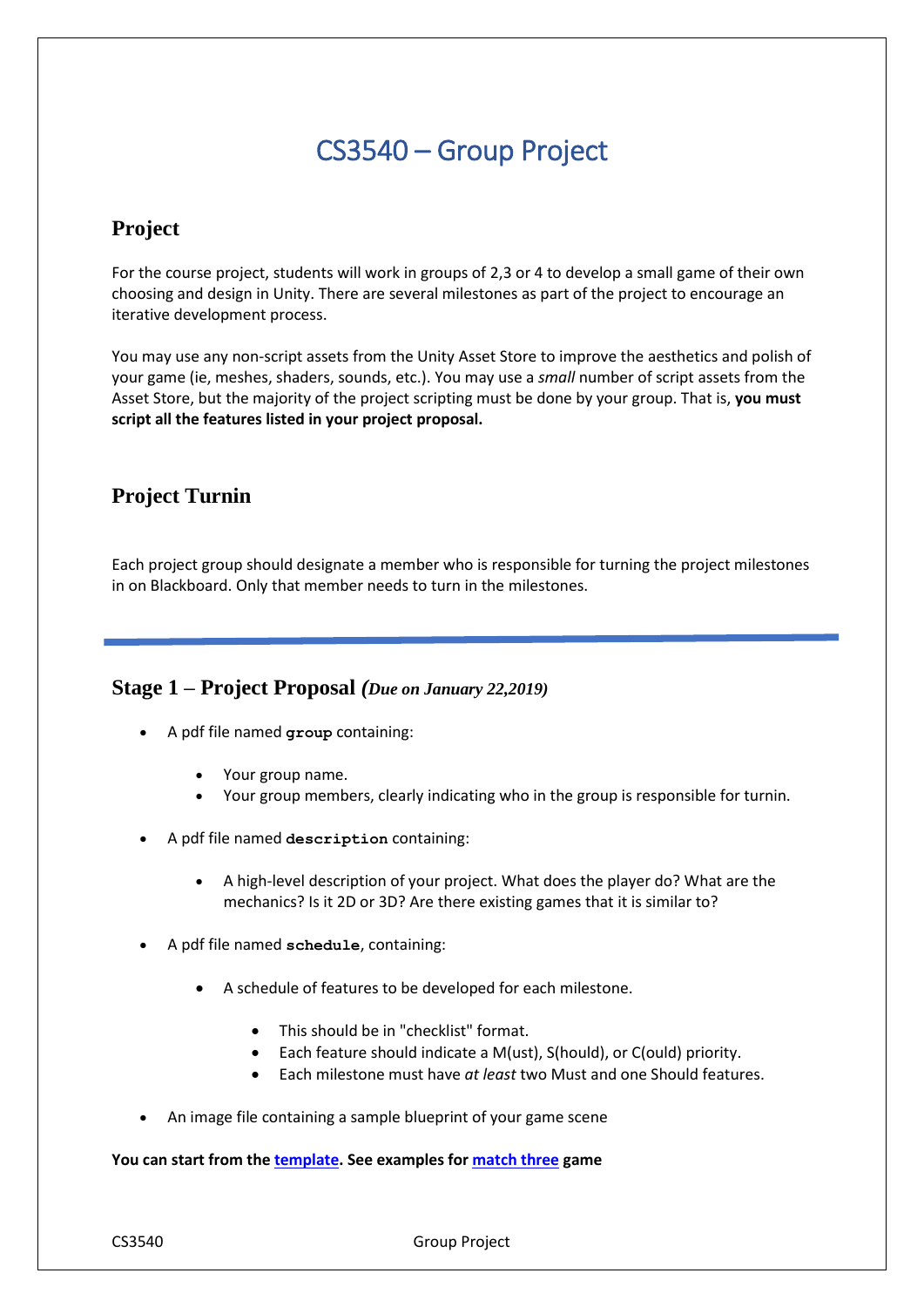## **Stage 2 – Project Playtesting and Checkpoints 1 & 2**

The outline for both checkpoints is same as below.

*Project Playtesting and Checkpoint 1 – Due on February 15, 2019*

*Project Playtesting and Checkpoint 2 – Due on March 22, 2019*

#### **Playtesting**

For each playtesting milestone, groups must bring to class a *playable* version of their game. At least one group member should playtest their game while others go to play the games of other groups.

You should follow the "think-aloud" procedure discussed in class, and take notes in preparation of turning in the checkpoint.

Your game version should be designed to answer a question about your game's design and you should discuss the question and how it was answered in your checkpoint writeup. Questions could range from "Do players use the powerup system?" to "Are players able to beat the AI?" to "Do the colors and shapes of the pieces make sense?".

#### **Checkpoints**

The goal of the checkpoints is to update, adjust, and potentially re-scope projects based on progress and feedback gained from playtesting.

Turn in a zip file containing:

- A folder containing the code for your Unity project, suitable for running in Unity.
- A pdf file named "group" containing:
	- o Your group name.
	- o Your group members.
- A pdf file named "assets", containing information on where the assets for you game came from:
	- $\circ$  What assets did you get from the Unity Asset Store or the web, and where did they come from? What license do they use?
	- o Did you follow any online tutorials?
	- o Specifically, which script (and art assets) did you create entirely yourself?
- A pdf file named "playtesting", containing notes from playtesting:
	- $\circ$  What question about your game did you want to answer? What answer did you find?
	- o Which features of your game worked the best or were well received?